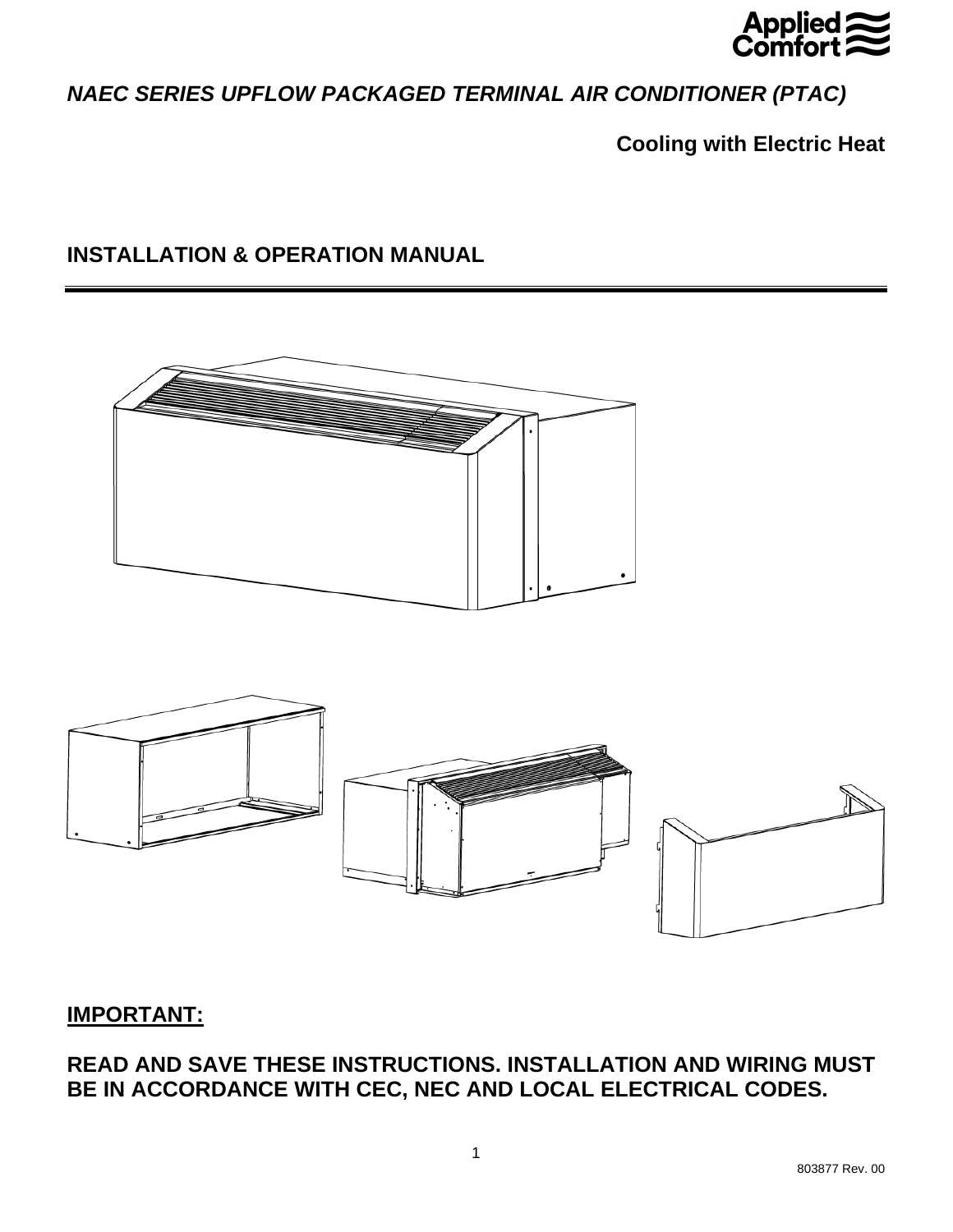# **NAEC Heat/Cool**

# **GENERAL INFORMATION**

This Applied Comfort PTAC is designed and built for through-the-wall installation in either new or existing buildings. The self contained compressor and refrigerant system delivers the cooling, and resistance heaters provide the heating.

**WARNING:** To avoid property damage, bodily injury or death, ensure power is disconnected before any service is attempted. Repairs should be made by qualified service personnel only. The chassis must be installed in accordance with the Authority Having Jurisdiction, and all Local and National Codes, including the National Electrical Code, and the Canadian Electrical Code, as applicable.

# **FOR EFFICIENT OPERATION**

#### **Air Filter**

Keep air intake filter clean. Units are provided with a washable filter that can be cleaned with soap and water. Inspect and clean the filter a least once a month or more often as conditions dictate. Replace as necessary. A dirty, clogged filter reduces the efficiency of the system. It can also cause erratic performance of controls and can result in damage to the motor and compressor. **Operating the unit without an air filter will void the warranty.**

**WARNING:** To avoid bodily injury, ensure power is disconnected before removing the air filter, as there will be potential exposure to rotating parts. Always replace the air filter, filter bracket, and screw to close off the bottom of the unit to prevent unintended contact with the blower wheels, before operating the unit.



## **Clean Coils**

As part of regular servicing, clean the condenser coil, and evaporator coil at least annually, or more often as dictated by the severity of the particulates and pollutants circulating in the outdoor and indoor operating environments. One suggested method is as follows:



#### **Unimpeded Outdoor Airflow**

Do not block off the outside air flow to the unit. The condenser air inlet and outlet must be free of obstructions, and of any external influence that would cause the hot discharged condenser air to be recirculated back into the condenser air intake. Outdoor air is drawn into the condenser section via the air intake on the right side of the rear grill. Hot condenser air is strongly ejected out of the left portion of the rear grill, thereby minimizing air re-circulation back into the intake areas. Paper, leaves, dirt, or other material blocking airflow, or fouling the condenser coil can impair efficiency and cause serious damage to the compressor.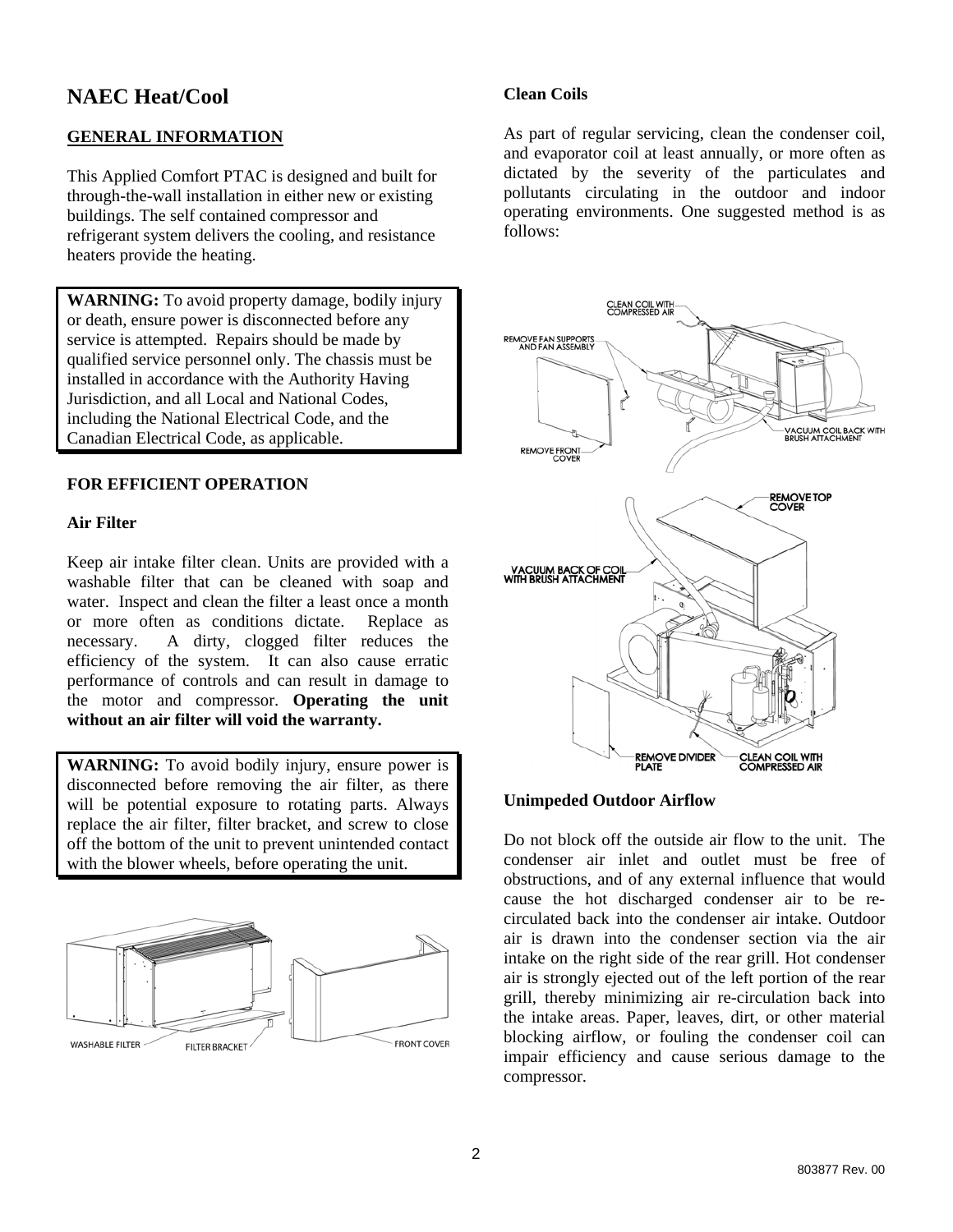# **Oiling**

The motors are permanently lubricated and hence need no re-oiling.

## **Unimpeded Indoor Airflow**

Ensure that drapes, bed, bedspread, and furniture etc. do not block the indoor air discharge and intake air openings, causing a restricted air flow condition through the indoor air handling section of the unit. Do not place articles on discharge grille – especially liquids.

## **Reducing Load**

To reduce the cooling load, draw drapes or blinds in the summer, to reflect direct rays from the sun.

To reduce the cooling and heating load, keep windows and doors closed when operating the unit.

# **WALL SLEEVE CABINET INSTALLATION:**

Install the wall sleeve cabinet in strict accordance with the wall sleeve installation instructions, which are supplied with the wall sleeve.

**IMPORTANT:** The wall sleeve must be installed with a 1/8" per foot slope downward toward the outside to ensure proper water drainage out the back edge of the wall sleeve during overflow conditions. The specified slope corresponds to a 1/8 bubble on a carpenter's level. The wall sleeve must also be level from side-to-side.



# **ELECTRICAL WIRING AND RECEPTACLE**

## **WIRE SIZING**

A single outlet branch circuit from the main electrical panel to the receptacle in the wall should be used. Wire sizing shall be in accordance with the minimum circuit ampacity as declared on the unit Rating Plate for the specific chassis. Wire sizing must also take into account any distance from fuse box or breaker panel to receptacle to prevent excessive voltage drop in undersized wires.

**IMPORTANT:** Low voltage to the unit will cause compressor starting problems and decrease the performance and reliability of the compressor.

# **BRANCH CIRCUIT PROTECTION**

The Current Rating of branch circuit protection using a Time Delay Fuse or HACR circuit breaker should also be as declared on the unit Rating Plate for the specific chassis being installed.

# **PLUG AND RECEPTACLE**

230-208 Volt units are furnished with either a NEMA 6-15P, NEMA 6-20P, or NEMA 6-30P, non-locking plug depending on the unit ampacity, and hence will require the corresponding NEMA receptacle to be field-provided.

All 115 Volt units are furnished with a NEMA 5-15P, or 5-20P non-locking plug as applicable. The respective plug will require a NEMA 5-15R or 5-20R receptacle to be field-provided.

All 277 Volt units are furnished with a NEMA 7-20P, 20 Amp non-locking plug and hence will require a NEMA 7-20R receptacle to be field-provided.

**NOTE:** 277 Volt units are considered to be permanently connected per the National Electrical Code. The plug and cord are considered to be a "connector of convenience" in order to facilitate easy removal of the chassis for servicing. The plug and cord are suitably protected when using either the nonoptional 277 volt mechanical sub-base (Part No. ACCNF277SUBBASE) or 277 volt decorative skirt (Part No. ACCNF277SKIRT).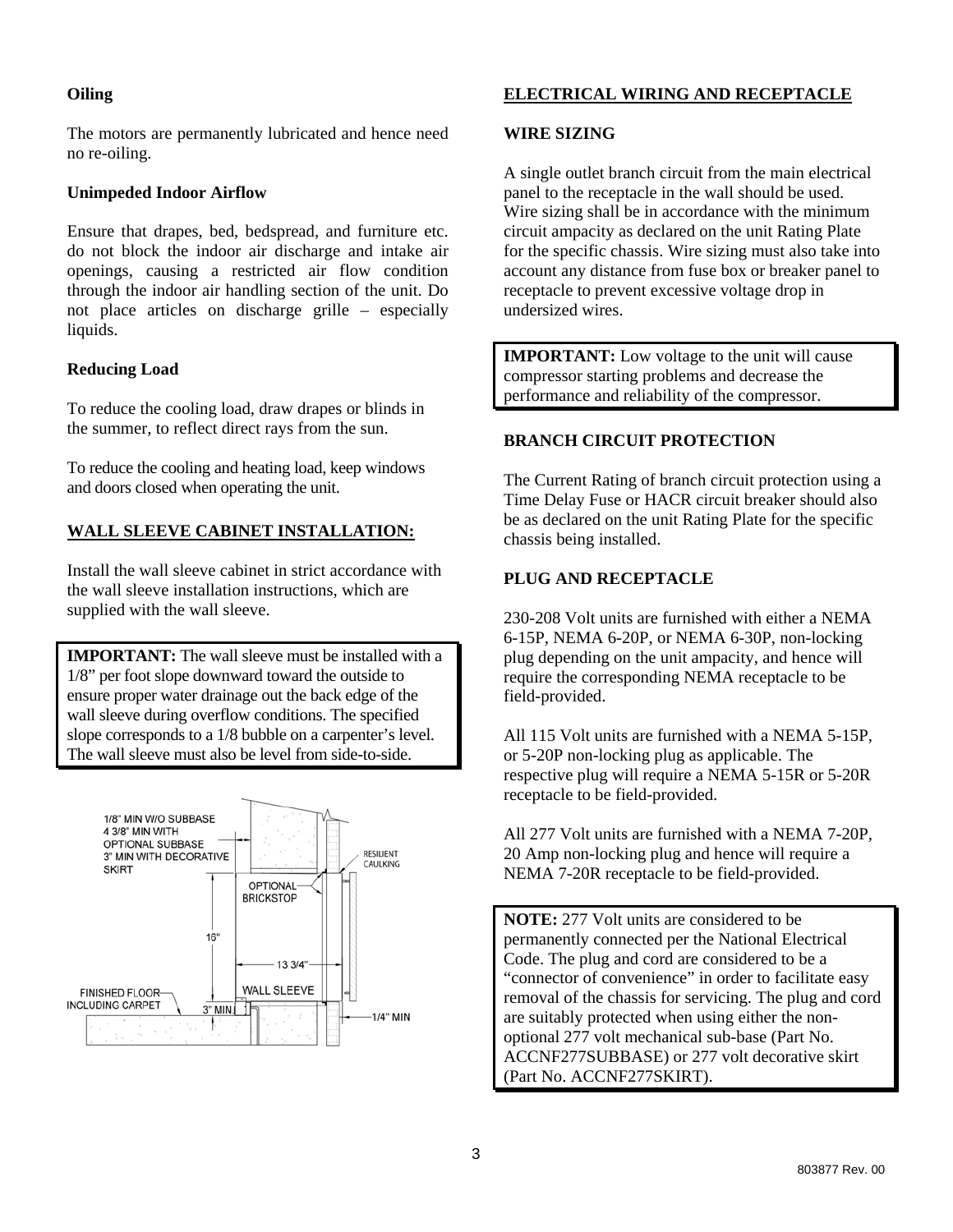230-208 and 115 volt units are true "cord connected units", and are provided with a service cord of the LCDI (Leakage Current Detection Interrupter) type, intended to be plugged in to a wall receptacle. The LCDI cord is capable of detecting some of the common faults experienced with aging power cords, and interrupts power to the cord before a hazardous condition can evolve in the cord.

**WARNING:** To avoid property damage, bodily injury or death, the unit must be used on a grounded power supply only. The unit will be grounded through the service cord plug and matching receptacle as long as the branch circuit remains grounded.

DO NOT:

- Change the length of the service cord.
- Bend the connector blades or otherwise alter service cord plug configuration.
- Use extension cords.

#### **CHASSIS INSTALLATION**

Unpack heat/cool chassis from shipping carton. Check for any shipping damage. Spin the fan wheels manually to confirm free rotation. Inspect refrigerant piping to ensure there is no damage or potential chafing. Report any shipping damage to the carrier immediately.

Check the interior of the installed wall sleeve. Clean out any dirt or debris that may have accumulated. Replace air seals that are damaged or missing.

#### **Heating/Cooling Chassis Installation**

**1. Locate the wall sleeve seal shipped with the unit and apply it to the top front flange of the wall sleeve, running even with the bottom edge of the flange (see illustration).** 



- 2. The chassis must be level from side-to-side and sloped toward the outdoors from front-to-rear in the order of 1/8 inch per foot, once the chassis side flanges are drawn up tight to the wall sleeve using the four flange screws. If the sleeve was originally installed with a slope in the bottom of the sleeve in the order of ¼" per foot downward from the indoor to outdoor side, the chassis will still operate properly. A chassis slope downward (backward toward the room) from outdoor-to-indoor side is not permissible and must be corrected before the unit is operated.
- 3. There are vertical air seals at the rear of the unit that surround the condenser outlet that will engage and "seal" against the rear grille. However, in some cases, such as when an extra deep wall sleeve is used, or some other variation is encountered that prevents the air deflectors from sealing against the outdoor grille, then steps must be taken to add anti-recirculation baffles to prevent hot condenser air from shortcircuiting back into the air intake via the void space created in behind the outdoor grill.
- 4. With the front panel removed, position the chassis in the wall sleeve cabinet and slide into place. Keep the chassis level, square, and centered to prevent binding. Push from the ends of the front cover where they attach to the coils support, DO NOT push from the electrical box cover or the middle of the front cover. The chassis must be pushed into the wall sleeve until the side flange seals of the chassis engage the sleeve. Alternately tighten each of the four draw screws until the chassis is drawn snugly into the sleeve. Do not over-tighten the draw screws.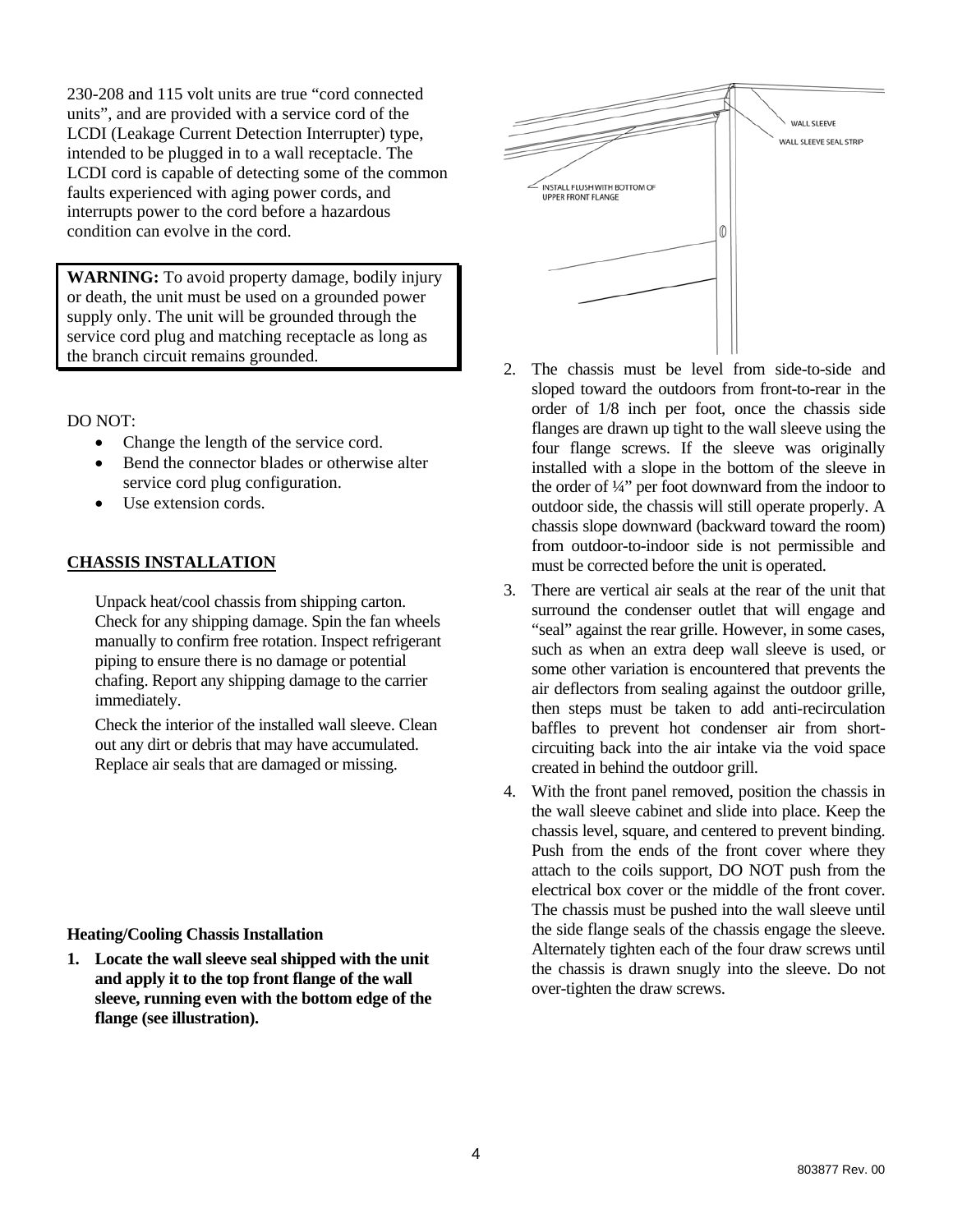- 5. Locate the 24 Volt wiring harness shipped with the unit. The harness is employed if a remote 24 Volt AC wall thermostat will be used instead of the unitmounted touchpad. If a 24 volt remote thermostat will be used, connect the multi-wire 24 volt wiring harness to the mating plug protruding beneath the control box, as applicable, following the detailed instructions on the particular wiring diagram affixed to the specific unit being installed. Insulated crimp-on connectors are provided at the end of every connection lead to facilitate connections/insulation.
- 6. Set the manual damper operator (if present) in the open or closed position depending on the desired operation. If the unit is equipped with a powered damper, it will open and close whenever the indoor fan is operated on high speed, as the factory default.
- 7. Plug the heat/cool chassis cord into the power receptacle located either in the sub-base or the wall, as applicable.
- 8. Install the filter and filter bracket/screw, and then lock the front panel on by inserting the tabs into the corresponding slot and sliding the front cover down until it seats.

**WARNING:** Operating the unit without the filter in place can not only damage the unit, but also expose the user to a hazard from rotating parts, potentially resulting in bodily injury. The filter is intended to be removable with the use of a tool. The filter bracket and screw secure the filter. Always remember to re-install the filter, filter bracket, and screw after servicing the chassis, or replacing/cleaning the filters.

- 9. Wipe unit cabinet/wall sleeve to remove dirt, etc.
- 10. The unit is now ready for operation, when supplied with power from the distribution panel and wired to a remote thermostat (if applicable).

# **START-UP CHECKLIST**

Note: Once the unit is installed, it should be checked for proper function by qualified service personnel before turning it over to the User.

- Circuit breakers, wire size, and electrical connections tight and correct
- Filter clean and properly in place
- Condenser air inlet and outlet free of obstructions and no short-circuiting of condenser air
- Unit operated for 20 minutes to prove stability
- Controls operation OK
- Unit installed in compliance with all codes and ordinances
- All panels in place and secured with required fasteners
- Mylar overlay applied to cover up touch pad for 24 Volt Remote Thermostat installations.
- Work area clean and free of debris
- Owner or operator instructed on control operation and routine maintenance.

# **USER CONTROLS - GENERAL**

NAEC series is available with advanced-function electronic controls with membrane switch type keypad.

## **ELECTRONIC CONTROLS**

The chassis incorporating electronic controls is factoryshipped with an active keypad control and display mounted directly to the control panel. The unit functions are controlled by the user by pressing the keys on the keypad, and reading the display. However, the unit also has the latent ability to be field-converted by qualified service personnel for use with a fieldsupplied 24 volt AC wall thermostat. These instructions will address both unit-mounted control operation, and remote 24 volt AC wall thermostat operation.

#### **CONTROL AT THE UNIT, KEYPAD/DISPLAY**

#### **THE KEYPAD CONTROL**

Become familiar with the keypad keys as shown in Figure 1.

#### **Display**

Red light emitting diodes (LEDs) display the actual temperature of the air entering the unit at floor level. The display can also be used to indicate the desired set point temperature for room comfort. It is important to remember that the temperature displayed is the temperature sensed at the unit's indoor air inlet and can be significantly different from the bulk room temperature at a distance from the unit.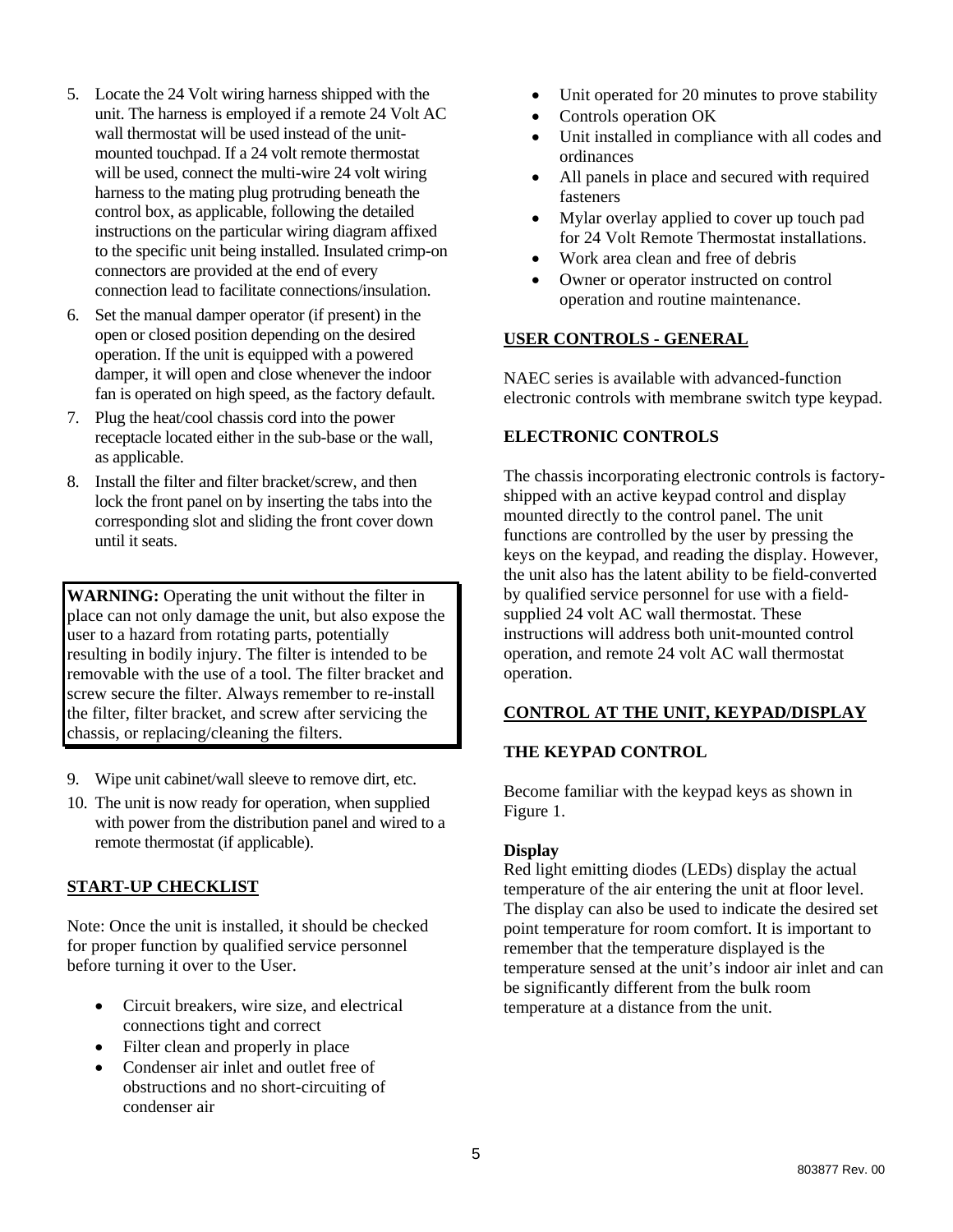# **On/Off Key**

Each press of the key toggles the unit from an OFF state to an ON state or from an ON state to an OFF state. Heating and cooling functions, as well as the display, and all indicating LEDs except for the fan indicators, are enabled or disabled with this key. When toggled OFF, the control preserves only two modes active; fan-only, and room freeze protection.

# **Fan Key**

Each press of the Fan Key cycles the fan through three modes of operation; Low Speed, High Speed and Auto. Small green LEDs will indicate the mode. The On/Off key need not be ON to operate the fan and set fan speeds. Auto Mode will cycle the fan on and off, and determine the fan speed, in conjunction with the heating or cooling demand.

## **Warmer Key**

Pressing the Warmer Key will cause the display to show the set point temperature for 3 seconds, and then increases room temperature by 1 degree for every subsequent press of the key.

## **Cooler Key**

Pressing the Cooler Key will cause the display to show set point temperature for 3 seconds, and then decreases room temperature by 1 degree for every subsequent press of the key

#### **°F/°C Key**

This key toggles the display between Fahrenheit and Celsius temperature modes, and affects all displayed temperatures.

# **Heat Key**

The Heat Key toggles the unit in and out of heating mode for every press of the key, provided the On/Off Key is ON.

# **Cool Key**

The Cool Key toggles the unit in and out of cooling mode for every press of the key, provided the On/Off Key is ON.



**Figure 1** 

# **OPERATION USING KEYPAD**

When the unit is first plugged in, or when recovering from a power outage, there will be a random 5 to 15 second delay before the electronic control powers up. This minimizes the large electrical surge that would otherwise occur if all units in a building started up at the same time.

# **To Initiate Heating or Cooling Mode**

Press On/Off Key to turn on the LED display and commence full functionality. Push the °F/°C Key to obtain the desired temperature scale. Press the Heat or Cool key as applicable, and the current indoor temperature will be shown on the display.

#### **Set Desired Temperature**

Press Cooler or Warmer key as applicable. Each push of the key increases or decreases the set point temperature by 1 degree, as applicable.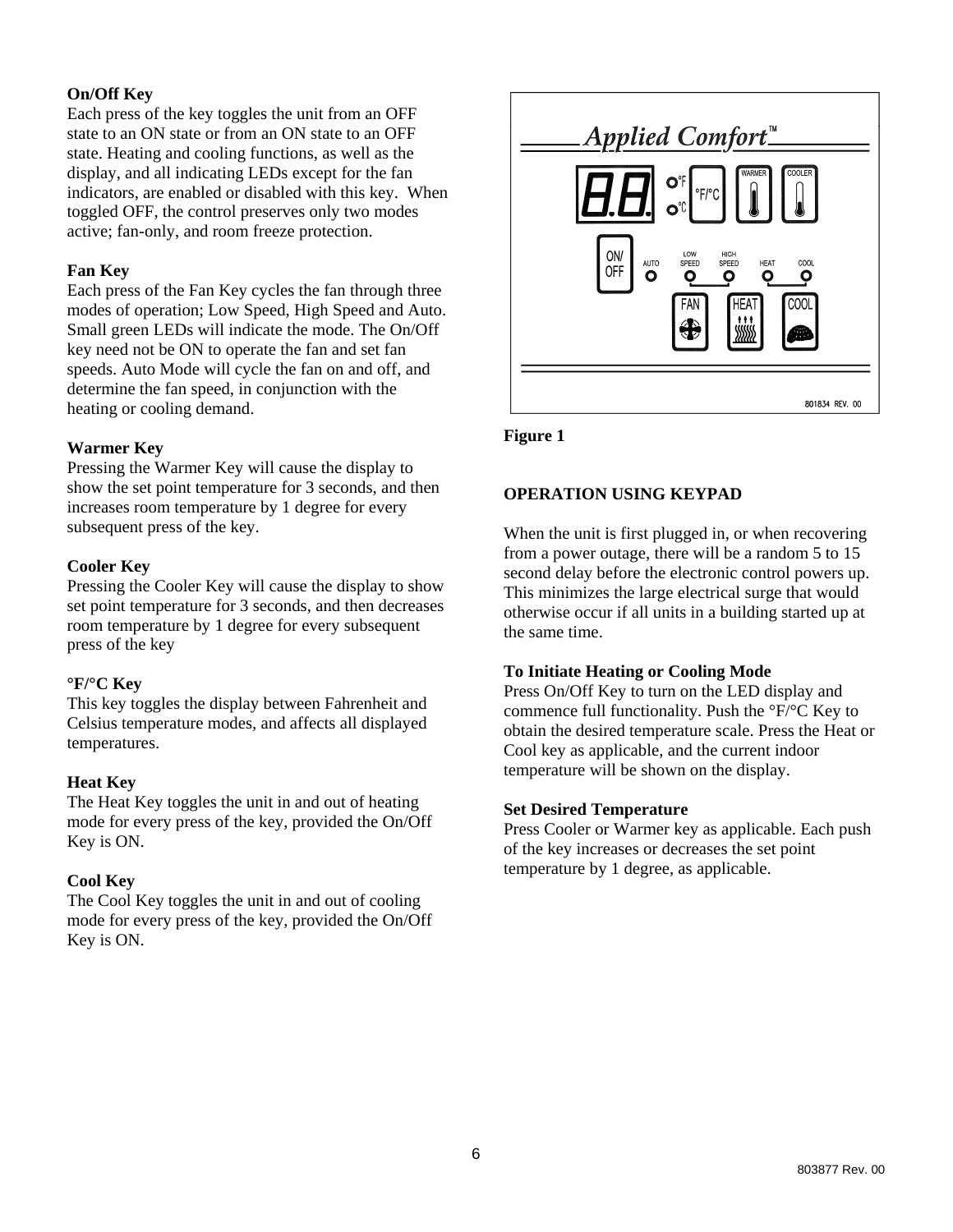## **Set Fan Mode**

Press Fan key to cycle through the fan settings as indicated by the small green circular LEDs. Select continuous High Speed fan, continuous Low Speed fan, or Intermittent Fan by selecting Auto. Auto cycles the fan on and off with the calls for heating or cooling. Auto also sets fan speed according to the amount of heating or cooling demanded. In Auto mode, the fan will start up periodically to establish airflow; air temperature will be sampled, and then the fan will shut off again if there is no demand.

## **Disable Heating or Cooling, but Initiate Fan-Only**

Press On/Off key to turn off LED display. Press Fan key to cycle through the fan settings as indicated by the small circular LEDs. Select continuous High or Low speed. Do not select Auto, as it will turn the fan off.

# **CONTROL AT THE WALL THERMOSTAT**

## **CONVERSION TO 24V REMOTE THERMOSTAT**

Except for the wall thermostat and thermostat cable, everything is included with the unit to field convert a keypad-operated unit to 24 Volt AC wall thermostat operation by qualified service personnel. Specific conversion instructions are detailed on the wiring diagram affixed to each particular unit to be converted. Conversion involves accessing the high voltage wiring compartment and changing a DIP switch setting on the electronic board. Once the DIP switch setting has been changed, operation will be in remote thermostat mode as soon as power is restored to the control.

**WARNING:** The conversion procedure involves exposure to high voltage electrical circuits in the control box in order to make the necessary change to the DIP switch, and must be performed by qualified service personnel. Failure to do so could result in property damage, personal injury or death. Disconnect electric power to the unit before servicing.

A factory-supplied 24 Volt wiring harness is provided with every unit to facilitate connection to the wall thermostat wiring. One end has a multi-pin connector which mates with a connector exiting the unit. The other end has preinstalled butt splice connectors, which play a dual role in insulating any unused connectors, and can also be used to make the wire connections for wires that are used.

The final step is to apply the masking label provided, to cover up the keypad. The keypad and display will be disabled and no longer be available for control. The masking label markings instruct the user to go to the wall thermostat for controlling the unit.

## **COMPATIBLE THERMOSTATS**

The features of the 24 VAC wall thermostat chosen will dictate the extent of the features available from the unit.

Electric Heat / Cool units can accommodate the following thermostats in either manual or automatic changeover:

- Single Stage Heat/Cool, Single Speed Fan
- Single Stage Heat/Cool, Two Speed Fan

Note: The thermostat selection must be verified to ensure its control logic will always energize a Fan output (G) on a call for heat – also known as an Electric Heat Type Thermostat.

General:

All the above can have single speed or two speed fan control.

The wiring diagrams affixed to the units will guide the specific connection strategies for the particular thermostats used.

# **THERMOSTAT LOCATION:**

Proper functioning of the thermostat depends on accurate room temperature sensing. Be conscious of locating the thermostat where temperatures near the thermostat are not representative of room temperature. For example, do not install the thermostat where it is subjected to direct sunlight, other sources of heat, or to cold drafts, including air discharged from a supply air register. A common error is forgetting to seal the hole in the wall where the thermostat cable passes through, directly behind the thermostat body. Air bleeding from behind the wall can drastically affect the temperature sensed by the thermostat.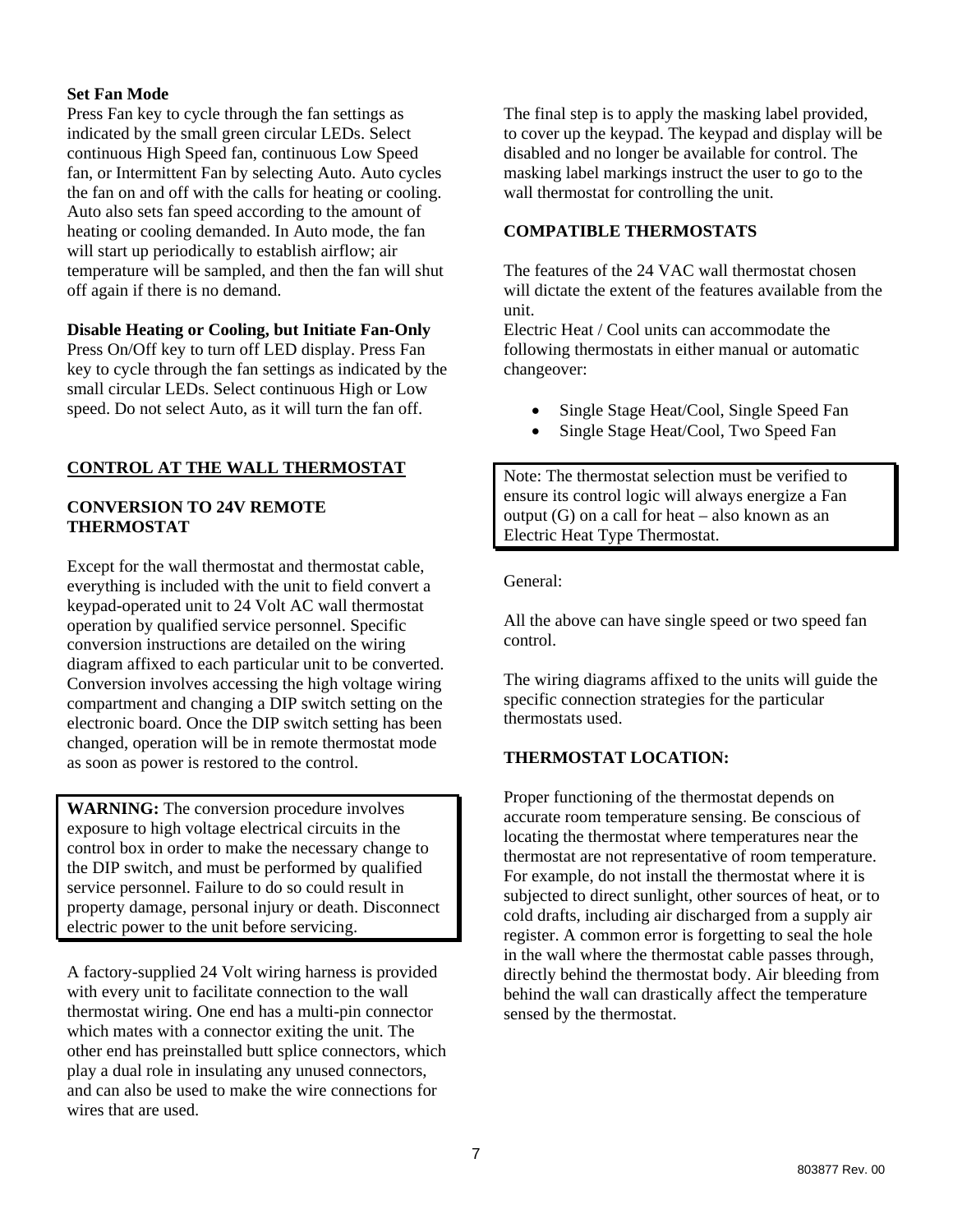#### **REMOTE THERMOSTAT OPERATION**

When the unit is first plugged in, or when recovering from a power outage, there will be a random 5 to 15 second delay before the electronic control powers up. The keypad will be totally disabled once the DIP switch has been set for remote mode. The unit will obey the commands from the thermostat only.

The thermostat will automatically maintain the temperature in the room, based on the setting pre-set by the user. If the thermostat has only single fan speed capability, a decision will need to be made as to whether the fan will always run in high speed or low speed, and then the appropriate fan speed wiring connection can be made at the unit.

All the internal control features of the electronic board remain active, except for keyboard and display interface functions and room temperature sampling. Room temperature is detected at the location of the wall thermostat, and is usually a much more accurate representation of bulk room temperature. The thermostat used may have advanced features beyond the basic functions described below. Consult your thermostat Installation and Operating Instructions for further information.

In addition to controlling room temperature, the room thermostat is also used to select whether the unit is to be in heating mode, or cooling mode, or in automatic changeover between the modes. It also determines whether the system is to be ON or OFF, and whether the fan is to run continuously, or to cycle with heating or cooling demand.



#### **Figure 2**

Once a comfortable temperature setting is established, no other adjustments are necessary, except for fan speed, which may or may not be adjustable on your particular thermostat.

**CAUTION**: One side of the unit's 24-volt control system is grounded. When wiring the thermostat, care must be taken not to ground the wires, or drive a nail through the thermostat wire bundle, thereby potentially burning out the transformer.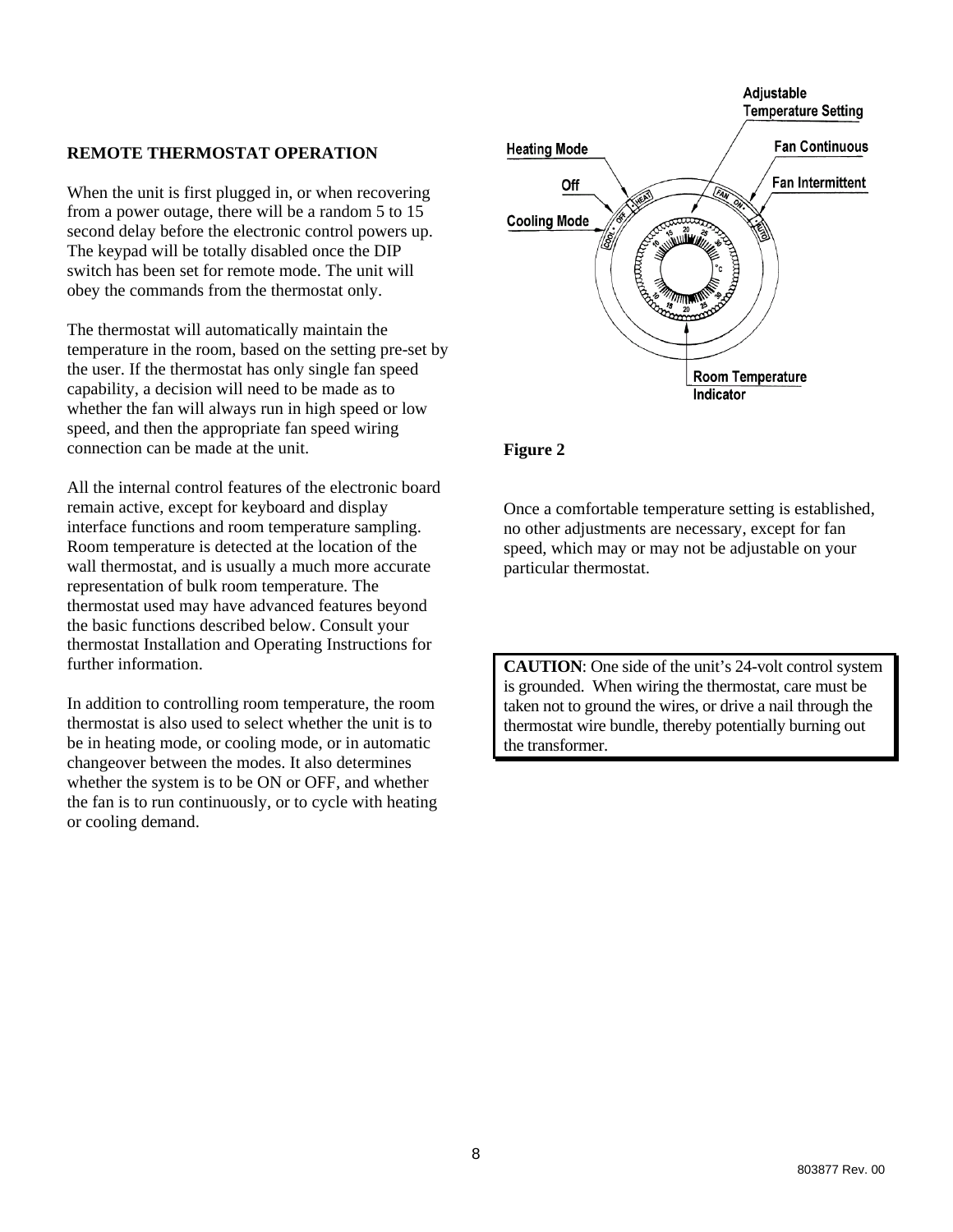| <b>WALL THERMOSTAT OPERATION</b> |                                     |  |  |  |
|----------------------------------|-------------------------------------|--|--|--|
| <b>Heat</b>                      | Sets the unit into heating mode.    |  |  |  |
|                                  | Initiates heating when room         |  |  |  |
|                                  | temperature falls below set point.  |  |  |  |
| <b>Off</b>                       | Disables heating and cooling        |  |  |  |
|                                  | modes, but allows control of fan.   |  |  |  |
| Cool                             | Sets the unit into cooling mode.    |  |  |  |
|                                  | Initiates cooling when room         |  |  |  |
|                                  | temperature rises above set point.  |  |  |  |
| Auto                             | Found on automatic changeover       |  |  |  |
| (not shown)                      | thermostats only. Allows the        |  |  |  |
|                                  | thermostat to decide whether it     |  |  |  |
|                                  | should be in the heating or cooling |  |  |  |
|                                  | mode. Usually a 4 F° differential   |  |  |  |
|                                  | or "deadband" will exist between    |  |  |  |
|                                  | heating and cooling set points to   |  |  |  |
|                                  | prevent inadvertent rapid           |  |  |  |
|                                  | switching between modes.            |  |  |  |
| <b>Temperature</b>               | Establishes the "set point", or     |  |  |  |
| <b>Setting</b>                   | desired room temperature.           |  |  |  |
| <b>Fan On</b>                    | Synonymous with "Fan                |  |  |  |
|                                  | Continuous". Fan will continue to   |  |  |  |
|                                  | run after the heating and cooling   |  |  |  |
|                                  | function has cycled off. Fan will   |  |  |  |
|                                  | continue to run even when mode      |  |  |  |
|                                  | switch is in Off position.          |  |  |  |
| <b>Fan Auto</b>                  | Synonymous with "Fan                |  |  |  |
|                                  | Intermittent". Fan will cycle on    |  |  |  |
|                                  | and off with the heating cycle or   |  |  |  |
|                                  | cooling cycle, and will not operate |  |  |  |
|                                  | between cycles.                     |  |  |  |

#### **ADDITIONAL FEATURES:**

Some additional features of the Electronic Control units are as follows:

#### **Room Freeze Protection**

This feature is enabled when the unit is shipped from the factory. The feature can be disabled by qualified service personnel. If power is available to the unit, and regardless of whether it is turned ON or OFF, the unit will automatically supply heat to the room with the fan running at low fan speed if the room temperature falls to 50°F (10ºC). The heat will turn off when the room temperature reaches 55°F (13ºC). For the feature to work, the unit must be configured with an electric heater. The feature is enabled whether the unit is configured for keypad or remote thermostat. The protection remains active when the unit is OFF, for

either keypad or remote thermostat application, as long as the unit is plugged in, power is available, and a heat source is configured in the unit and is working.

#### **Compressor Short-Cycle Protection**

If the electronic control shuts the compressor down for any reason, a 3 minute time delay will elapse before the compressor is allowed to re-start. This prevents compressor overload during re-start due to unequal system refrigerant pressures.

#### **Indoor Coil Freeze Protection**

Control of frost on the evaporator coil due to low indoor loads, or cold outdoor ambient temperatures, is provided.

#### **Low Outdoor Temperature Lock-out**

If the outdoor temperature is too low for proper compressor operation, cooling operation will be suspended until the outdoor temperature rises to an acceptable point, depending on the application.

#### **Indoor Temperature Limiting (Keypad Control Only)**

Using the keypad control and display, high and low temperature limits can be established to prevent the user from entering set point temperatures colder or warmer than what the property manager or hotel operator may desire. The temperature limit choices are as follows:

| <b>Configuration Code</b> | Low Limit °F |      | High Limit °F |      |
|---------------------------|--------------|------|---------------|------|
|                           | $\rm ^{o}C$  |      | $\rm ^{o}C$   |      |
| R <sub>1</sub>            | 63           | [17] | 86            | (30) |
| R <sub>2</sub>            | 65           | (18) | 86            | [30] |
| R <sub>3</sub>            | 65           | (18) | 90            | (32) |
| R <sub>4</sub>            | 67           | (19) | 88            | (31) |
| R <sub>5</sub>            | 67           | [19] | 92            | (33) |
| R <sub>6</sub>            | 69           | 20   | 90            |      |
| R7                        | 69           |      | 72            |      |

The procedure to set the limits is as follows:

Depress the On/Off key, the °F/°C key, and the Warmer key simultaneously for 5 seconds to enter the limit setup mode. The Warmer and Cooler keys will scroll through the R-values indicated in the above table. Once the desired R-value has been obtained on the display, press the On/Off key to accept the change, and then press it again to effect the change and restore the normal display.